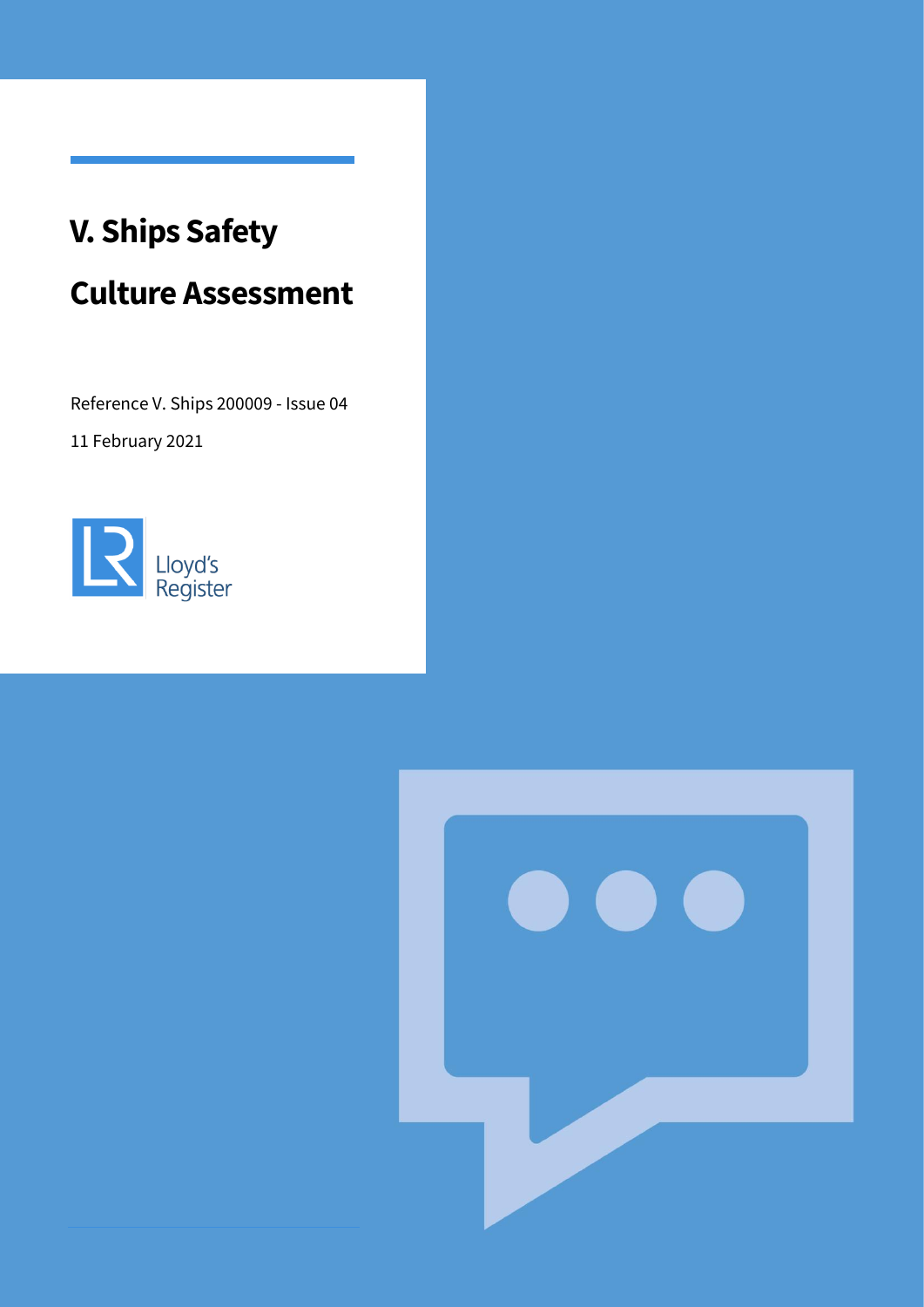# **Contents**

| 1.           |  |
|--------------|--|
| 1.1.         |  |
| 1.2.         |  |
| 2.           |  |
| 2.1.         |  |
| 2.1.1.       |  |
| 2.1.2.       |  |
| 2.1.3.       |  |
| 2.2.         |  |
| 2.2.1.       |  |
| 2.2.2.       |  |
| 2.2.3.       |  |
| 2.3.         |  |
| 2.3.1.       |  |
|              |  |
| 3.           |  |
| 4.           |  |
| 5.           |  |
|              |  |
| 6.           |  |
| 6.1.         |  |
|              |  |
| 6.2.<br>6.3. |  |
| 7.           |  |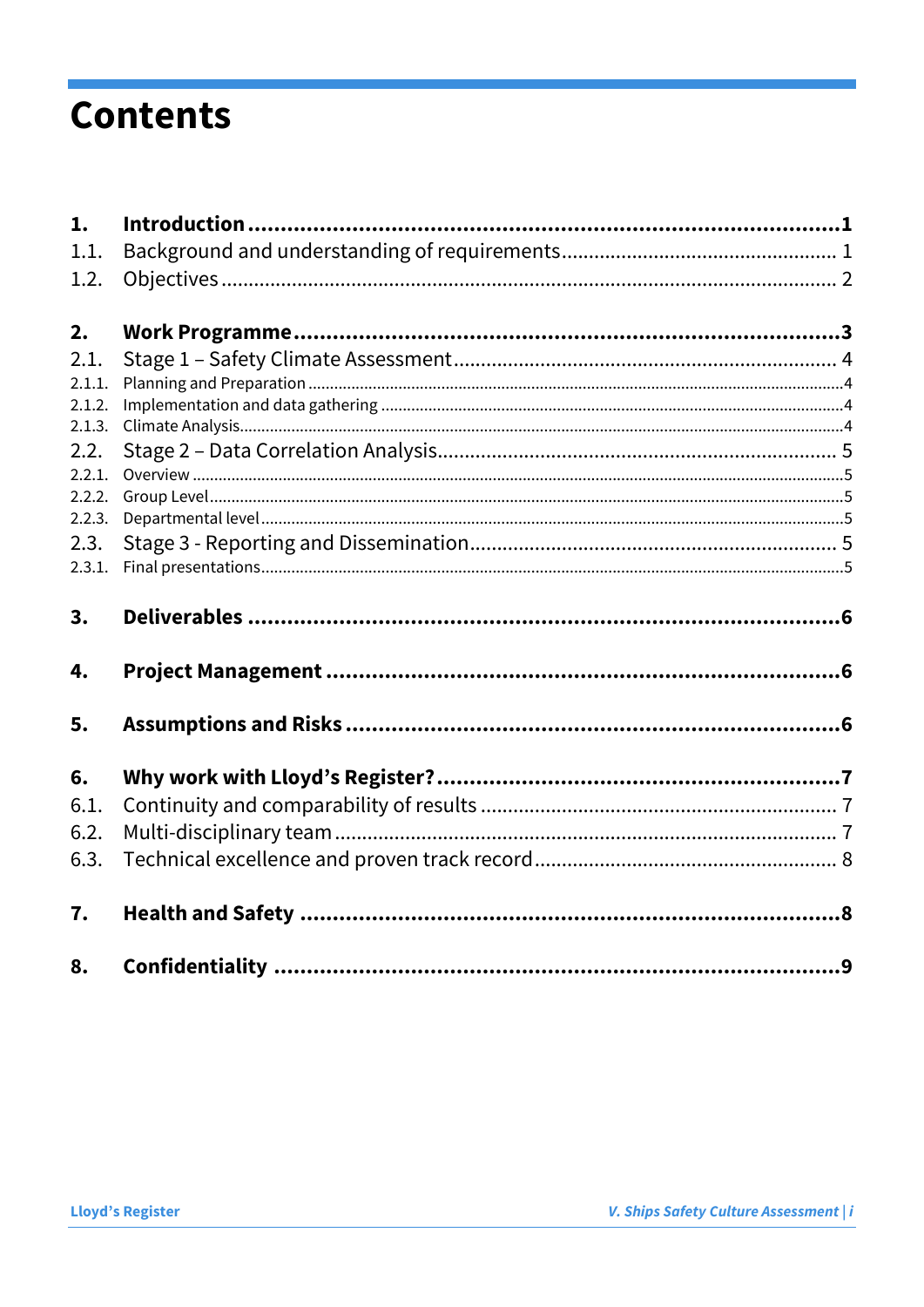# **Introduction**

# <span id="page-2-0"></span>**1. Introduction**

With reference to a request from V. Ships, Lloyd's Register is pleased to submit the following tender: Safety Climate Assessment: 3rd Assessment – 2021, Issue 04.

The tender is based on the requirement to re-assess V. Ships' safety climate to measure changes to employees' safety perception and awareness as a result of organisational safety initiatives undertaken over the last two years.

In addition, V. Ships would like LR to consider the trends in HazOcc data in relation to the climate results, and provide targeted recommendations for each department to promote continuous improvement.

This proposal has been written taking into account the current pandemic, likely new ways of working and the need to conduct assessments remotely.

We trust the tender meets with your approval.

For any questions or comments please contact Joanne Stokes[, joanne.stokes@lr.org.](mailto:joanne.stokes@lr.org)

### <span id="page-2-1"></span>**1.1. Background and understanding of requirements**

Over the last five years V. Ships has worked with Lloyd's Register (LR) to assess the organisation's safety climate maturity. This has been completed using the LR Safety Climate Assessment Tool, which collates employees' attitudes and perceptions towards safety using a set of proven organisational and cultural dimensions.

The work to date demonstrates effective improvements in safety climate across the organisation from 2015 and 2019. This can be attributed, at least in part, to many of the positive safety initiatives implemented by V. Ships. For example, the emphasis on creating "Just Culture" policies and practices and managing the implementation of this programme with clear communications from senior management, e.g. increase in Podcasts and information dissemination.

Since 2019, V. Ships has continued to implement further organisational initiatives to support positive changes to the safety culture. These have included learning and prediction tools such as an incident dashboard that analyses trends over time and a partnership focusing on error potentials. Moreover, since the start of 2020 and the onset of Covid-19, V. Ships has also increased its focus on enhancing seafarer mental health support.

A third safety climate assessment is now required. This assessment will measure how the current safety climate has changed across the organisation in comparison to previous years. The safety climate results will also be considered in the light of V. Ships HazOcc data. The top 5 prioritised actions will be specified at a global level and for each department (TBC) to enable V. Ships to focus on key elements for improvement.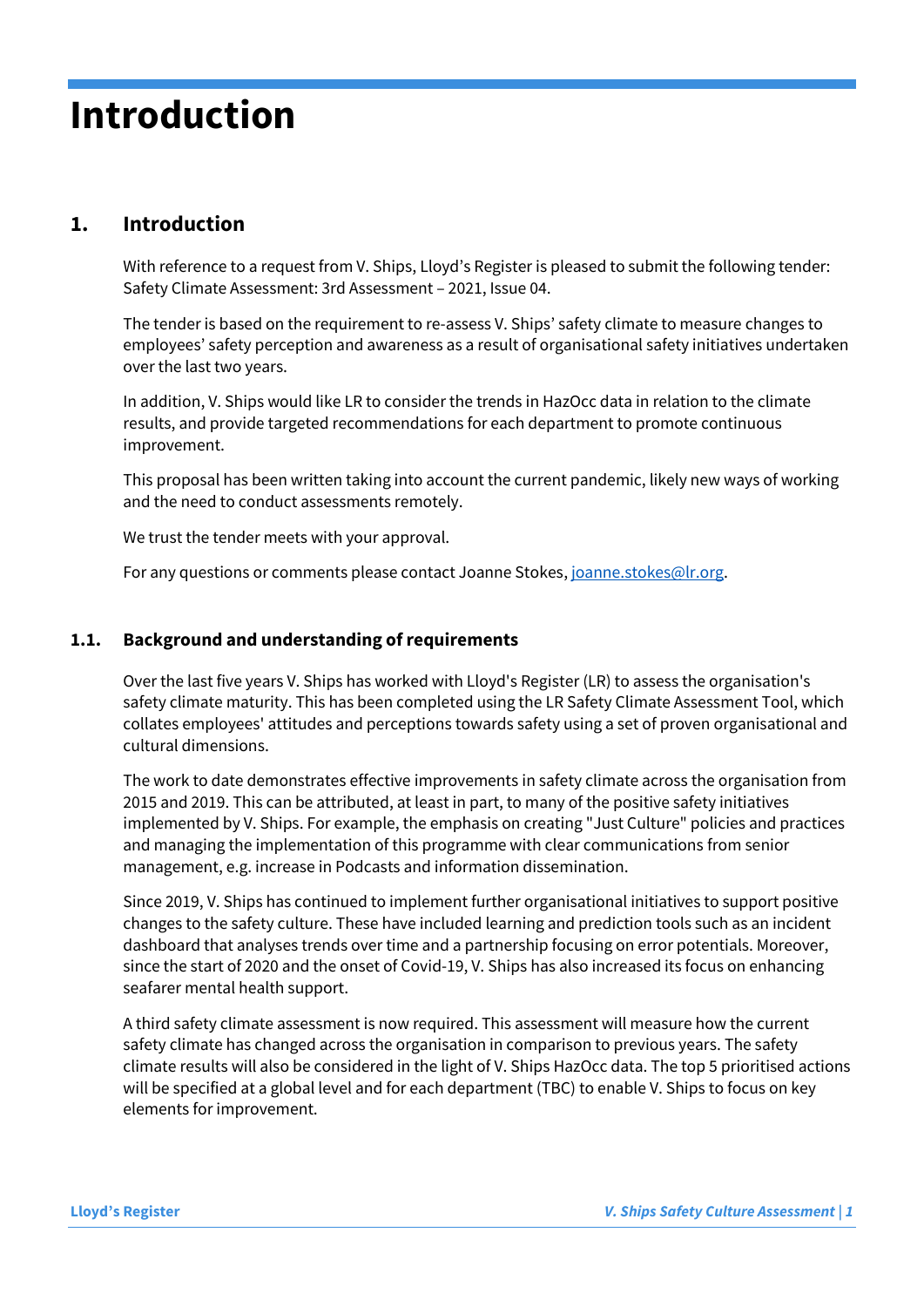## <span id="page-3-0"></span>**1.2. Objectives**

The objectives are to:

- Measure any changes across the organisation in relation to employee safety climate perceptions and awareness;
- Utilise the climate results to identify where improvements have been made and identify where further improvements can be achieved;
- Understand what is driving these attitudes and perceptions at a global and local level, by:
	- i. performing a correlation analysis between climate results and raw HazOcc performance data on a global level;
	- ii. breaking down the safety climate data into departmental (TBD) results.
- Provide the top 5 priority actions at a global level and for each department (TBD) to improve safety culture across the organisation.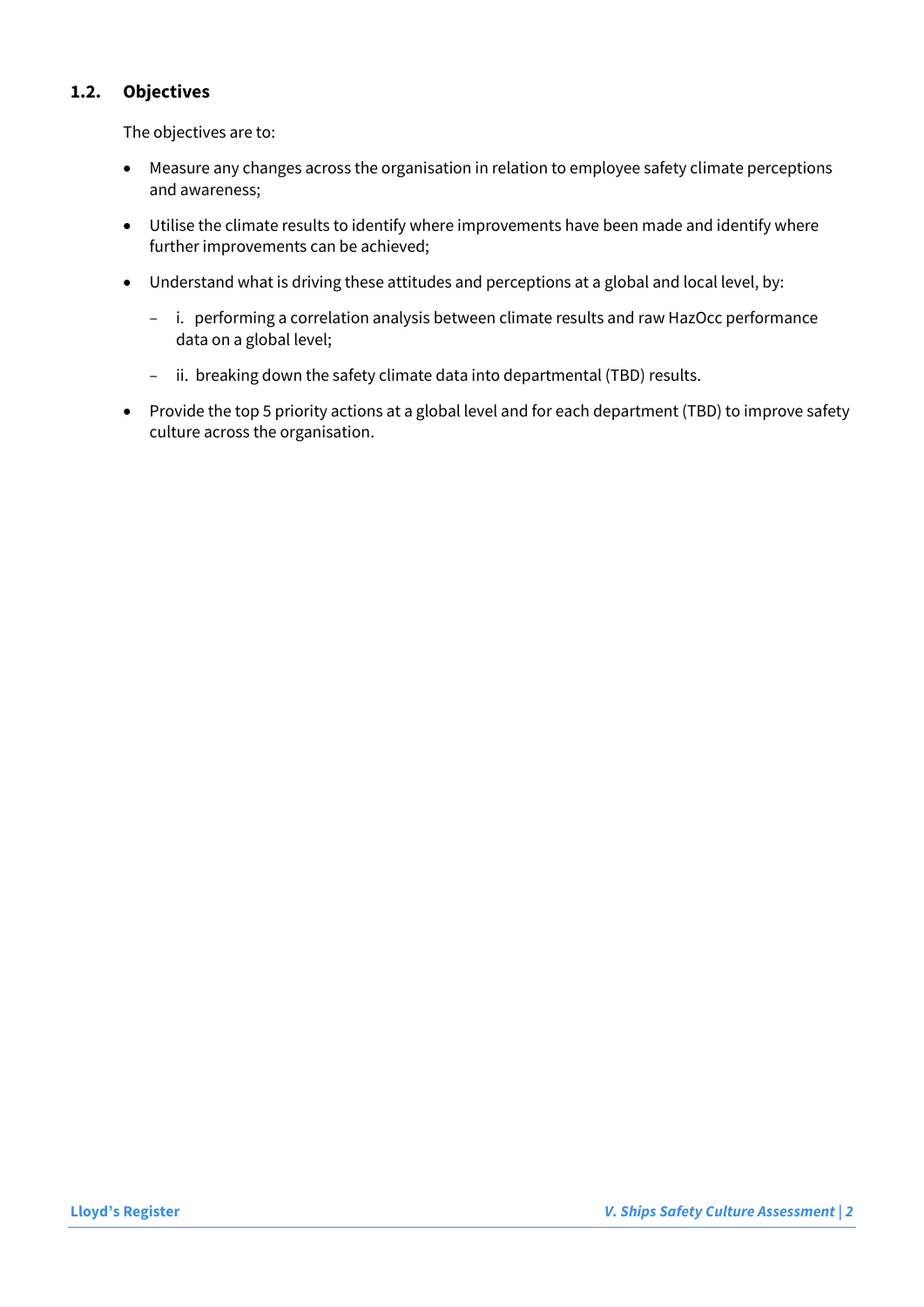## **2. Work Programme**

The following provides an overview of the work programme for this project:

<span id="page-4-0"></span>

#### **Figure 1 – Work programme overview**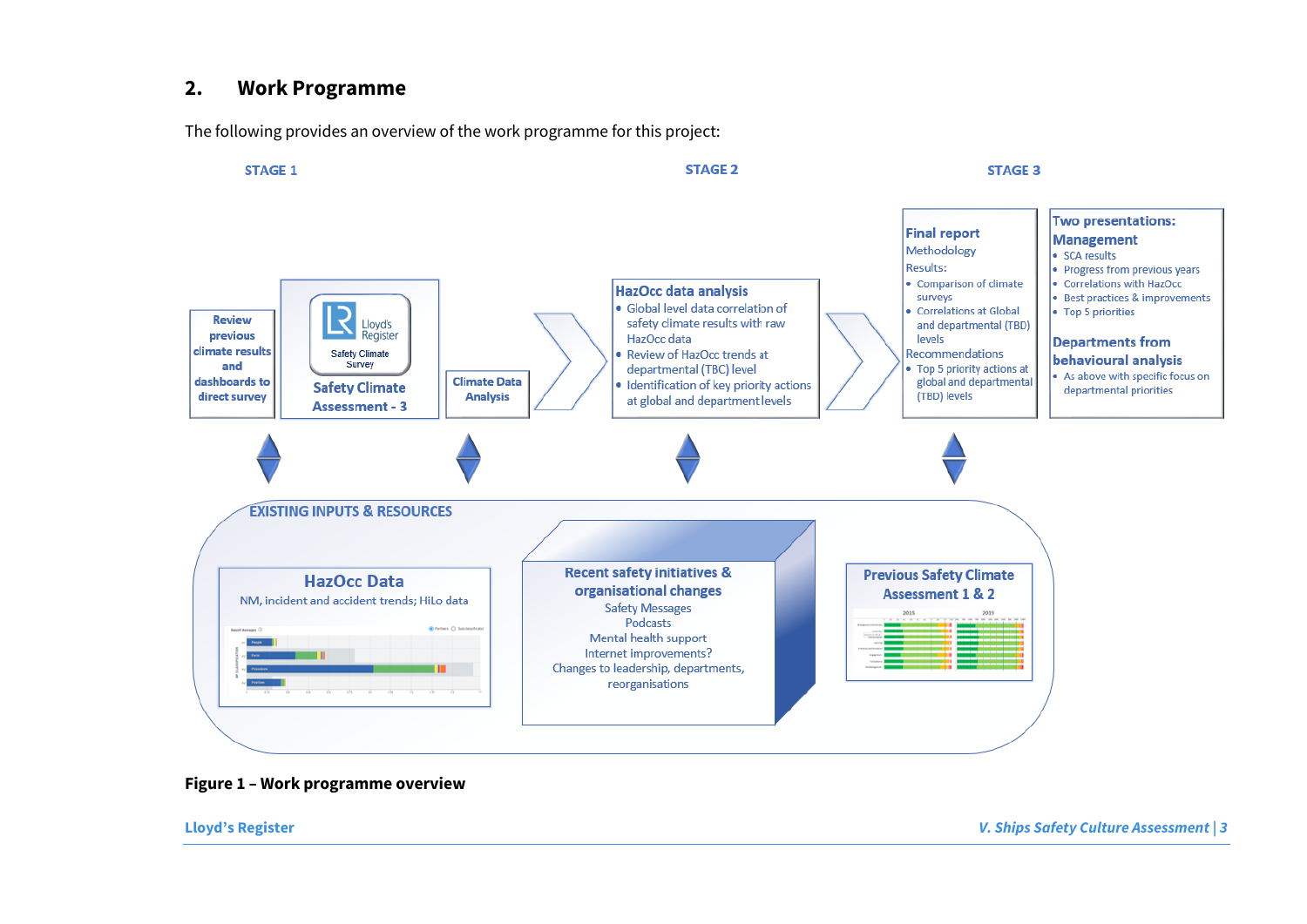## <span id="page-5-0"></span>**2.1. Stage 1 – Safety Climate Assessment**

#### <span id="page-5-1"></span>**2.1.1. Planning and Preparation**

At the beginning of the contract V. Ships will provide LR with the latest incident dashboard and safety initiative information. The LR team will familiarise with these materials prior to the kick-off teleconference.

A kick-off teleconference will be held between V. Ships and LR to:

- Review together the safety initiatives that have been introduced since the last safety climate assessment, and determine the status of these initiatives (e.g. introduced, rolled-out, embedded, challenges, successes) 1 ;
- Discuss the latest incident data trends and determine whether additional focused questions should be added to the survey;
- Discuss the use of previous additional questions and any other requirements for revisions.

Based on these discussions, LR will prepare the Survey App for testing and implementation.

#### <span id="page-5-2"></span>**2.1.2. Implementation and data gathering**

The Survey App will be piloted with one vessel and onshore department to ensure that the App can be downloaded onto mobiles / laptop and can be filled out online and offline<sup>2</sup> .

Following successful testing of the survey, the App will be made available to respondents, and the survey will run as per the previous survey. LR will supply V. Ships with introductory emails and electronic copies of information / promotion posters.

As per the previous assessment, LR will provide V. Ships with bi-weekly updates of participation information to support a targeted approach to gaining the best possible response rates.

#### <span id="page-5-3"></span>**2.1.3. Climate Analysis**

Once all data are collected, LR will analyse the results:

- First, separately, using the same methodology as the previous assessments, and
- Second, comparatively against the previous results.

The results will be analysed to determine where improvements in the safety climate have been achieved and identify those areas that can benefit from intervention and / or further support.

 $2$  The device will need to be connected to the internet to download the Survey App. Once the App is downloaded the survey can be completed offline and uploaded once a connection is available.

<sup>&</sup>lt;sup>1</sup> This will help the LR team put the  $3^{rd}$  assessment results into context.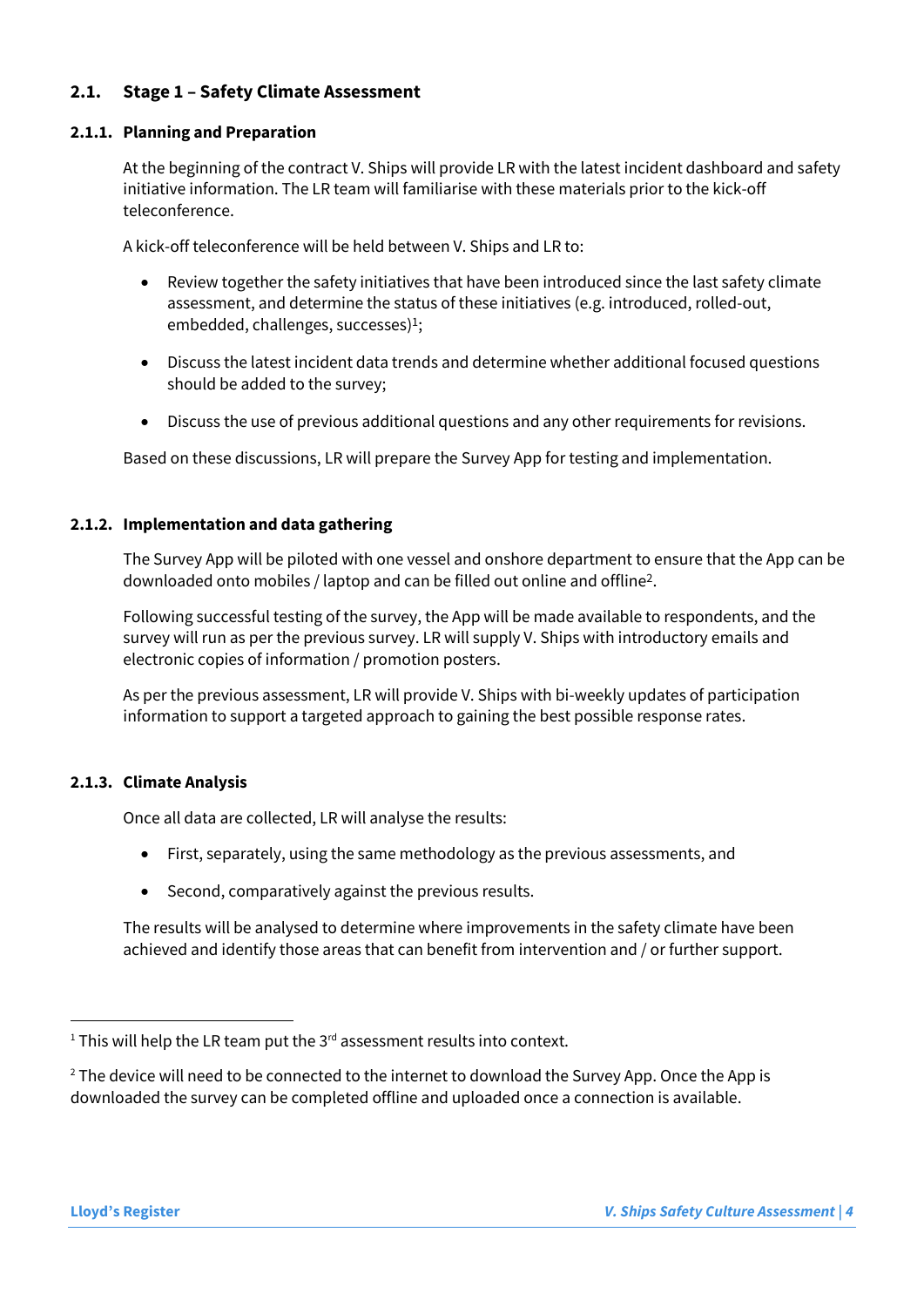### <span id="page-6-0"></span>**2.2. Stage 2 – Data Correlation Analysis**

#### <span id="page-6-1"></span>**2.2.1. Overview**

A comparison between the safety climate results and V. Ships HazOcc data will be conducted. This analysis builds on this picture by providing additional factual information and context to the climate results. It also will define where safety climate attitudes and perceptions have a direct correlation with safety performance: defining prioritised actions to make the biggest positive impact on both culture and performance.

#### <span id="page-6-2"></span>**2.2.2. Group Level**

At the group level a comparative correlation analysis will be carried out between the safety culture questions and the underpinning KPIs in the HazOcc data. This will identify any positive or negative relationships between people's perceptions and the safety performance data. For example, a possible relationship could be: when people's perception of "I need to work a lot of overtime to get my job done safely" increases, the "number of operational incidents" frequency also increases.

LR will identify the top 5 priority actions at group level that can have both a positive impact on safety culture and safety performance.

#### <span id="page-6-3"></span>**2.2.3. Departmental level**

Departmental level safety climate results will be analysed to identify the top 5 priority actions for each department. Local HazOcc trends and the global correlation results will build upon the rationale for these priority actions.

#### <span id="page-6-4"></span>**2.3. Stage 3 - Reporting and Dissemination**

The results, conclusions, recommendations and prioritised actions from all stages will be collated in one draft report that will be submitted to V. Ships for a single round of comments. One final report will then be delivered to V. Ships.

#### <span id="page-6-5"></span>**2.3.1. Final presentations**

Two presentations will be delivered to V. Ships at the conclusion of this work.

The first will comprise the most recent, year 3, safety culture results, a comparison with previous results, and the prioritised actions identified from the correlation analysis.

This presentation will be delivered remotely to V. Ships Management representatives once the report has been issued. Allowing time for a question and answer session as appropriate.

The second presentation will also be delivered remotely to representatives from each of the departments included in the assessment. Global results will be presented to attendees, with a breakdown of each departments' results. The top five priority actions will be given to each department for breakout room discussions on how to and what is required act on these. The groups will then report back in the main session.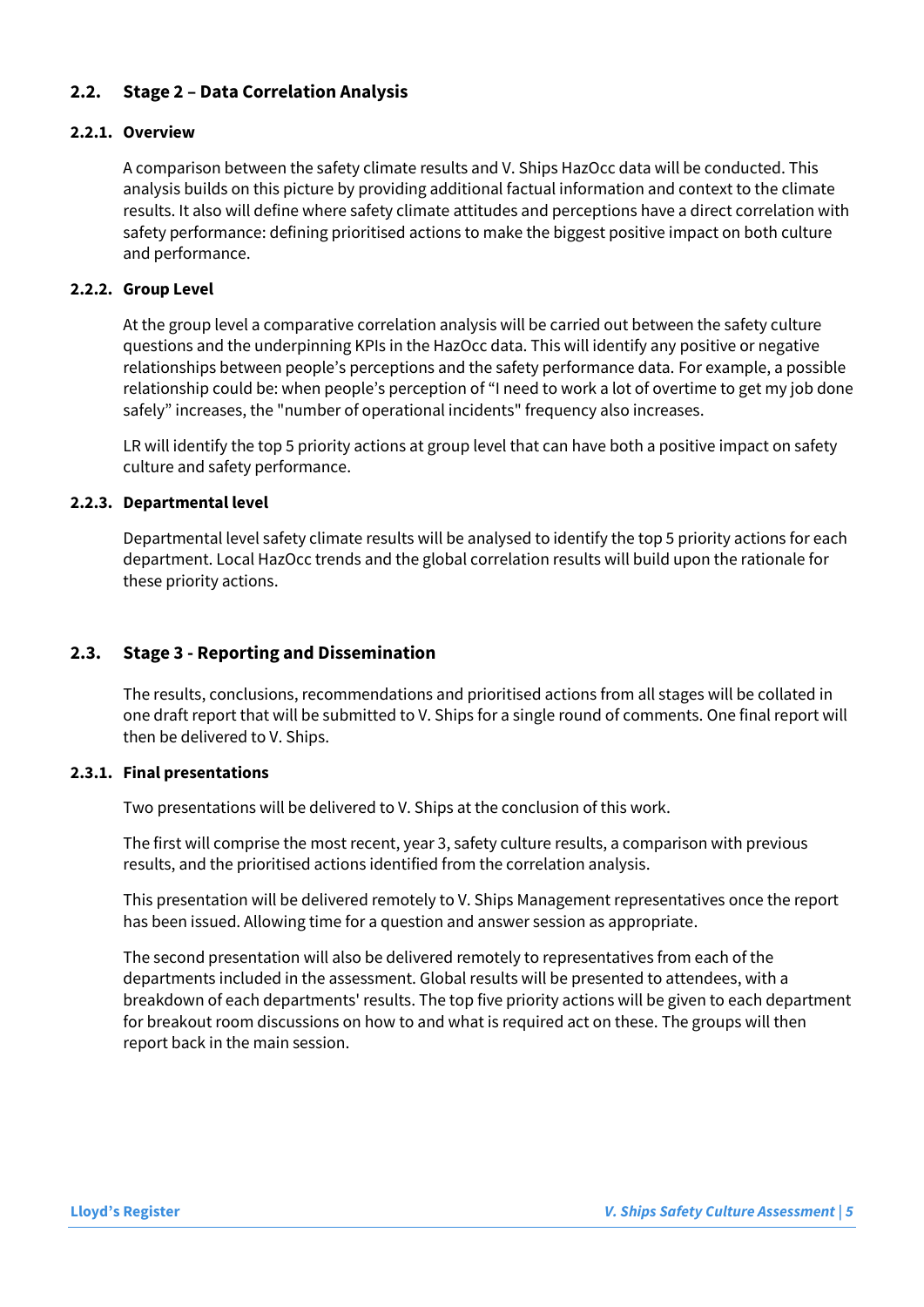The aim of the session is to provide attendees with time to reflect on the last few years, to understand what actions they need to take to improve the safety climate in their departments and to develop a plan of action that they can tangibly take forward.

It is expected that a senior representative of V. Ships will attend the feedback at the end of the session. This will be to answer any questions from the departments and to show support for implementation of the action plans.

<span id="page-7-0"></span>It is assumed that the sessions will be approximately 4 hours in duration, allowing for additional rest breaks.

## **3. Deliverables**

- Stage 1 Survey App, briefing materials and posters
- Stage 3 Safety culture report
- Stage 3 Delivery of a half-day presentation to V. Ships Management via Microsoft Teams
- Stage 3 Delivery of a half day presentation and discussion session with department lead via Microsoft Teams

# <span id="page-7-1"></span>**4. Project Management**

To provide continuity of service Joanne Stokes will manage the project. The project will be supported by Senior Consultants Stephanie McLay and Volkan Arslan. CVs can be provided on request.

The availability of these resources assumes that this work will start in February/March 2021.

## <span id="page-7-2"></span>**5. Assumptions and Risks**

- All safety climate survey work will be conducted from the UK. It is envisaged that the kick-off meeting will be conducted via Microsoft Teams.
- The kick-off meeting will be attended by V. Ships personnel who can advise of recent safety initiatives and incident trends from the last two years.
- The survey questions will remain the same as the questions used on the 1st and 2<sup>nd</sup> assessment. However, the additional questions specific to the organisation (section 10) may be altered. These will be confirmed in Stage 1 prior to the survey going live. Noting the questions already proposed by V. Ships via emails in December 2020.
- A single point of contact will be supplied as part of the V. Ships project team to ensure any queries Lloyd's Register has can be answered in a timely fashion, helping ensure that deadlines specified at the kick-off meeting can be met.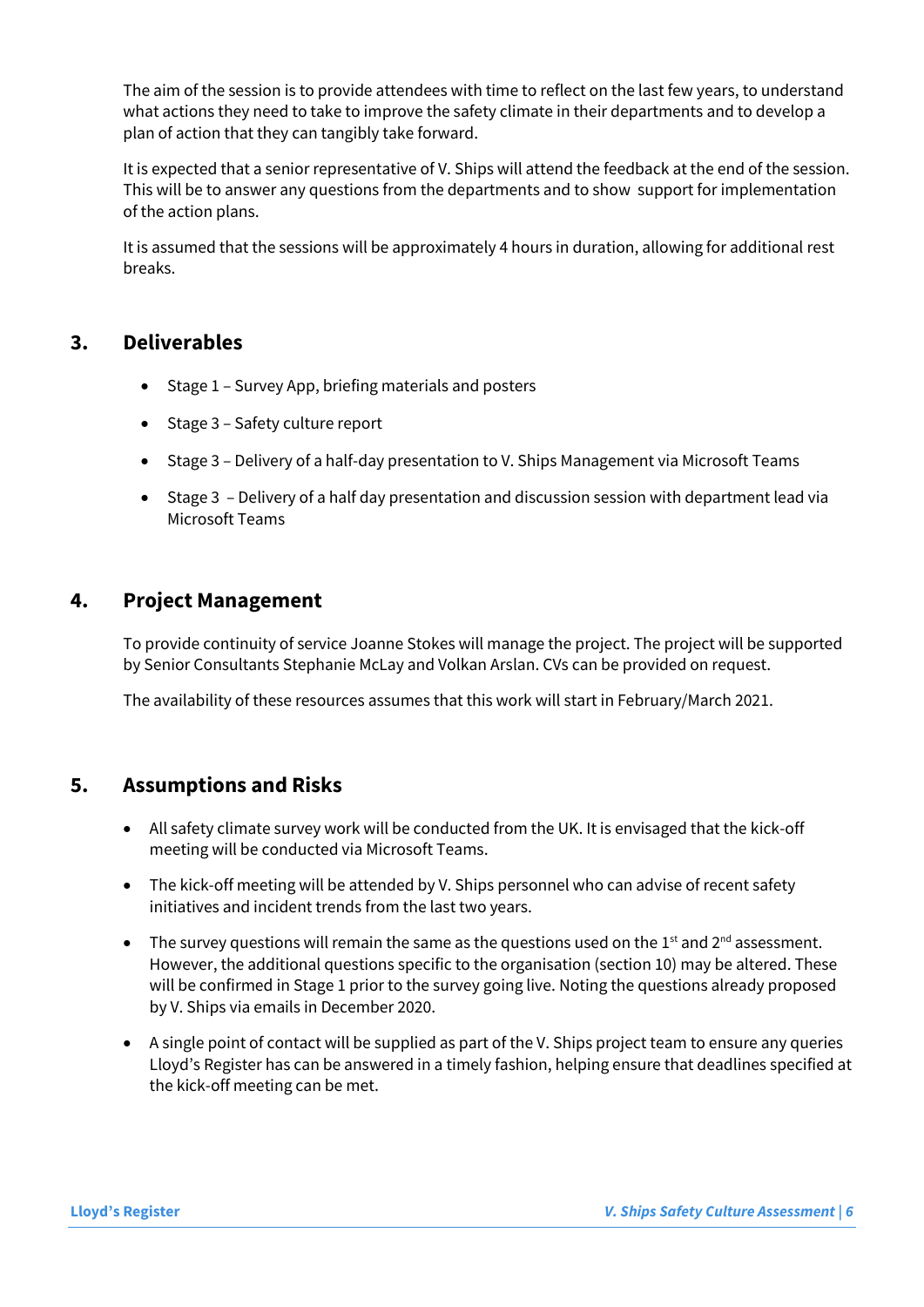- If a pilot assessment is necessary, V. Ships will make suitable arrangements for this to be successfully carried out.
- As per the approach taken in the  $2^{nd}$  assessment, the safety climate assessment will include all technical and crewing offices plus sea staff.
- It is assumed that the majority of vessels and offices will have sufficient internet connectivity for participants to be able to download the Safety Climate App. Once downloaded the survey can be completed off-line and uploaded once connection is restored.
- Should V. Ships decide to distribute the survey as a Hardcopy or in Excel then LR will be able to provide additional effort at our prevailing day rate. Alternatively, V. Ships can provide a nominated person for manual data entry, noting that V. Ships will need to ensure that data is suitably anonymised at source.
- LR will provide V. Ships with soft copies of the workshop materials prior to the workshops. V. Ships will be responsible for disseminating these materials out prior to the workshop.
- There will be one round of revisions for the global report. It is anticipated that V. Ships will not require more than 10 working days to review the report before submitting proposed amendments.
- One V. Ships-wide report is within the scope of this work.
- The language of the assessment will be English.
- It is not envisaged that the LR team will be required to attend any of the proposed activities in person. However, should V. Ships require attendance in person then time will be charge at our prevailing rate, and expenses charged at cost. In this event, it is assumed V. Ships will take all suitable disease management precautions in-line with prevailing national and international law to protect LR employees from exposure to Covid-19 or similar. LR employees will also take appropriate precautions in-line with LR policies and prevailing national and international law. See also Health and Safety, Section 7.
- It is assumed that the project will commence in February / March 2021.

# <span id="page-8-0"></span>**6. Why work with Lloyd's Register?**

### <span id="page-8-1"></span>**6.1. Continuity and comparability of results**

LR has conducted the first two safety climate assessments for V. Ships and will employ the same survey question set for re-assessment. This will ensure that results can be directly compared across the same demographics and parameters to provide V. Ships with an accurate picture of the progress in safety climate made over time. Application of this assessment will also help to identify the next priority areas for improvement.

#### <span id="page-8-2"></span>**6.2. Multi-disciplinary team**

The Lloyd's Register team proposed for this project comes from a multi-disciplinary background, including human factors, psychology, ergonomics, and asset management. The team has extensive and proven experience in this area and is experienced across many safety critical industries.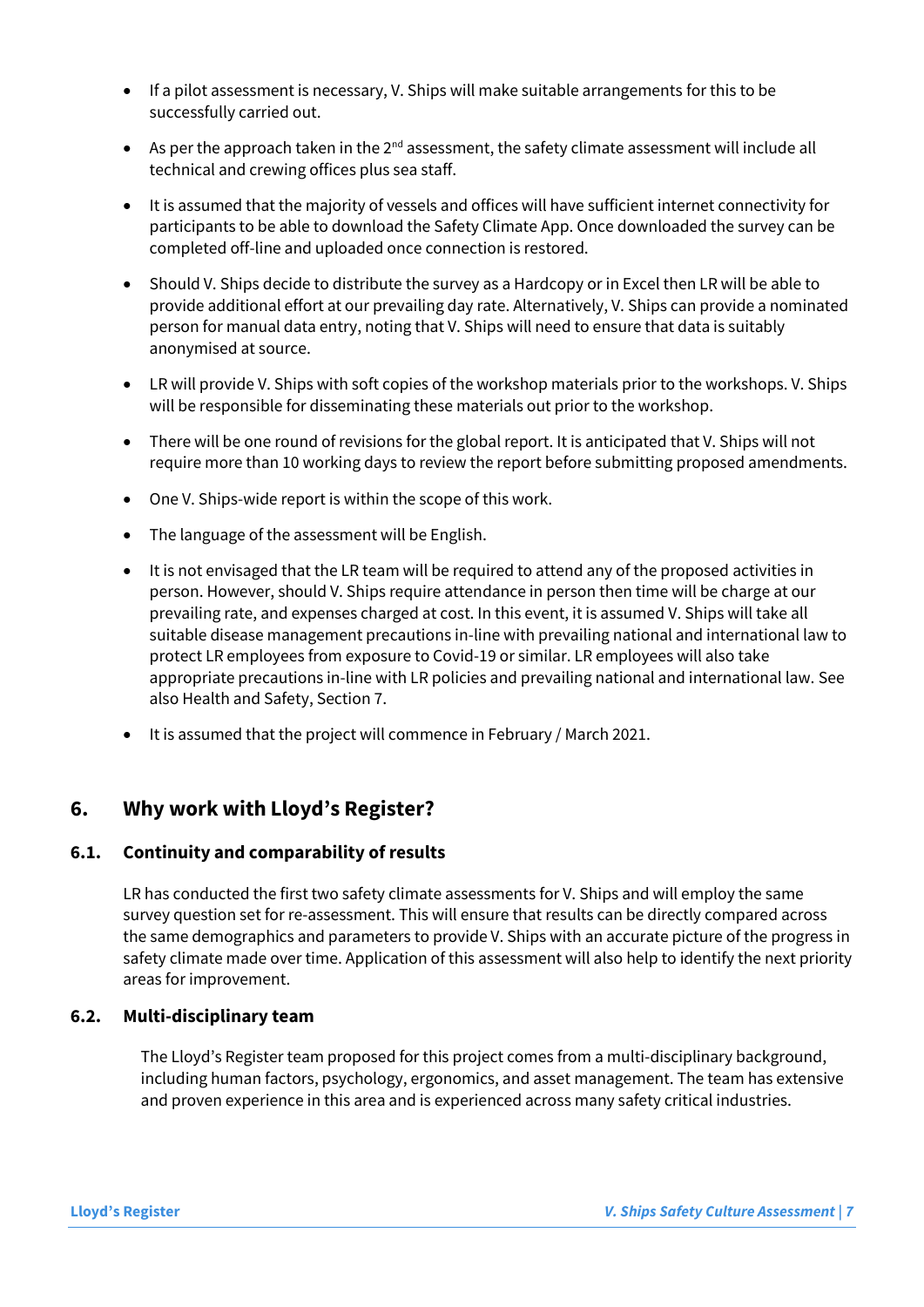Our team is distributed across the Globe, which brings a wealth of experience and best practices, yet we also have a local team to ensure that your needs can be met quickly and efficiently.

#### <span id="page-9-0"></span>**6.3. Technical excellence and proven track record**

We have a proven track record and a suite of assessment tools that have been developed and refined over 20 years of application across numerous industries and organisations.

We understand and support all the dimensions of safety performance improvement. This helps us make a balanced assessment of where resources should be allocated in organisations to improve performance most cost-effectively.

We also understand the Marine industry and can input our vast experience from other relevant safety critical industries.

#### Case Studies

LR has conducted many safety culture assessments across several industries. A sample of these projects is outlined below:

- Safety climate assessments of over 90 cargo vessels across the globe for a marine cargo company. The purpose of this project was to quickly identify opportunities for further safety improvement.
- Safety climate assessment of seven platforms for an oil and gas major to identify why differences existed in safety behaviours between platforms.
- Safety climate and culture assessments conducted on two passenger vessels to determine the differences between an effectively managed maintenance department and a maintenance department that had a significant failure.
- A safety culture assessment, including climate survey, was conducted for a large drilling contractor. This covered both onshore offices and offshore installations and assessed the underlying human factors risks associated with operations, both at an installation and corporate level.
- A safety culture assessment for a marine client, the purpose of which was to understand the risk associated with the current working practices and attitudes in the organisation.
- A safety culture assessment of an Asian metro company. A survey was sent to all staff with over 85% return rate. The data obtained were analysed and recommendations were provided.

# <span id="page-9-1"></span>**7. Health and Safety**

Based on the information currently available, it is not anticipated that any project specific Health and Safety issues exist for this work as it will be carried out remotely.

However should stages 2 and 3 take place at V. Ships sites it is assumed that appropriate disease management and prevention procedures will be in place. LR has Covid-19 policies and procedures in place that are in-line with current regulations to protect our staff and clients. Prior to and during LR